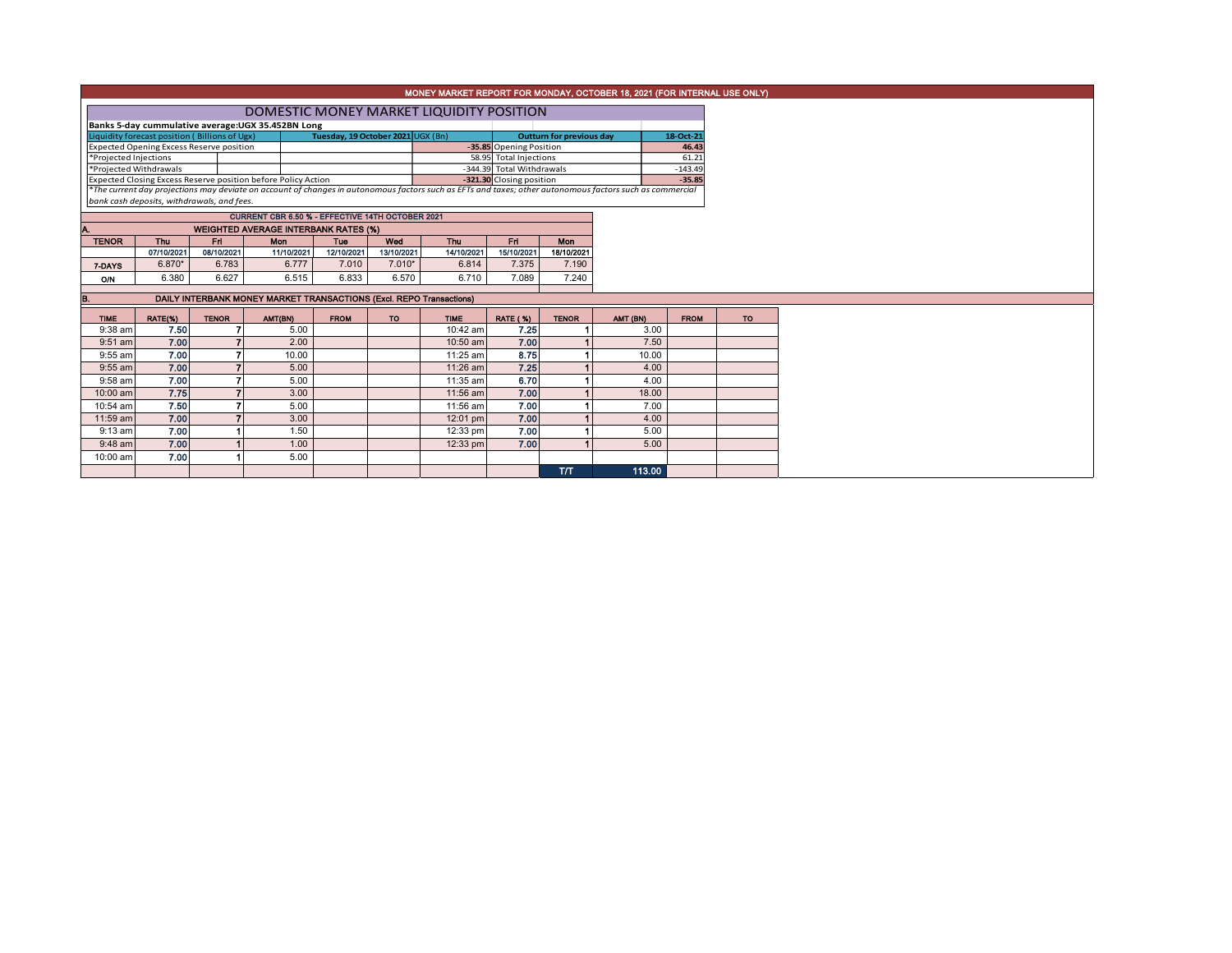| c.                                  |                                        |                                         |                                                                                       | <b>CBR AND THE 7- DAY WAR INTERBANK RATES</b> |                            |                                                                   |                  |                                                |              |              |                     |            |            |
|-------------------------------------|----------------------------------------|-----------------------------------------|---------------------------------------------------------------------------------------|-----------------------------------------------|----------------------------|-------------------------------------------------------------------|------------------|------------------------------------------------|--------------|--------------|---------------------|------------|------------|
| 9.500                               |                                        |                                         |                                                                                       |                                               |                            |                                                                   |                  |                                                |              |              |                     |            |            |
| 9.000                               |                                        |                                         |                                                                                       |                                               |                            |                                                                   |                  |                                                |              |              |                     |            |            |
| 8.500                               |                                        |                                         |                                                                                       |                                               |                            |                                                                   |                  |                                                |              |              |                     |            |            |
| 8.000                               |                                        |                                         |                                                                                       |                                               |                            |                                                                   |                  |                                                |              |              |                     |            |            |
| 7.500<br>7.000                      |                                        |                                         |                                                                                       |                                               |                            |                                                                   |                  |                                                |              |              |                     |            |            |
| 6.500                               |                                        |                                         |                                                                                       |                                               |                            |                                                                   |                  |                                                |              |              |                     |            |            |
| 6.000                               |                                        |                                         |                                                                                       |                                               |                            |                                                                   |                  |                                                |              |              |                     |            |            |
| 5.500                               |                                        |                                         |                                                                                       |                                               |                            |                                                                   |                  |                                                |              |              |                     |            |            |
| 5.000                               |                                        |                                         |                                                                                       |                                               |                            |                                                                   |                  |                                                |              |              |                     |            |            |
| 4.500                               |                                        |                                         |                                                                                       |                                               |                            |                                                                   |                  |                                                |              |              |                     |            |            |
| 4.000                               | 01/10/2021                             | 04/10/2021                              | 05/10/2021                                                                            | 06/10/2021                                    | 07/10/2021                 | 08/10/2021                                                        | 11/10/2021       |                                                | 12/10/2021   | 13/10/2021   | 14/10/2021          | 15/10/2021 | 18/10/2021 |
|                                     |                                        |                                         |                                                                                       |                                               |                            |                                                                   |                  |                                                |              |              |                     |            |            |
|                                     |                                        |                                         |                                                                                       |                                               |                            |                                                                   |                  |                                                |              |              |                     |            |            |
|                                     |                                        |                                         |                                                                                       |                                               |                            | • Overnight WAR -7-day WAR - CBR rate - Upper bound - Lower bound |                  |                                                |              |              |                     |            |            |
| D.                                  |                                        |                                         | MONETARY POLICY OPERATIONS MATURITIES PROFILE: (21-OCT- 2021 TO 18-NOV- 2021)         |                                               |                            |                                                                   |                  |                                                |              |              |                     |            |            |
| <b>DATE</b>                         | <b>THUR</b>                            | <b>THUR</b>                             | <b>THUR</b>                                                                           | <b>THUR</b>                                   | <b>THUR</b>                | <b>TOTAL</b>                                                      |                  |                                                |              |              |                     |            |            |
|                                     | 21-Oct-21                              | 28-Oct-21                               | 04-Nov-21                                                                             | 11-Nov-21                                     | 18-Nov-21                  |                                                                   |                  |                                                |              |              |                     |            |            |
| <b>REPO</b>                         | 228.28                                 | $\sim$                                  | $\sim$                                                                                | . п.                                          | $\sim$<br>$\sim$           | 228.28<br>$\sim$                                                  |                  |                                                |              |              |                     |            |            |
| <b>REV REPO</b><br><b>DEPO AUCT</b> | $\sim$<br>121.00                       | $\sim$                                  | $\sim$<br>525.01                                                                      | $\sim$                                        | 431.25                     | 1,077.27                                                          |                  |                                                |              |              |                     |            |            |
| <b>TOTALS</b>                       | 349.28                                 | $\sim$<br>m.                            | 525.01                                                                                | $\sim$                                        | 431.25                     | 1.305.55                                                          |                  |                                                |              |              |                     |            |            |
|                                     |                                        |                                         | Total O/S Deposit Auction balances held by BOU up to 30 December 2021: UGX 1,161 BN   |                                               |                            |                                                                   |                  |                                                |              |              |                     |            |            |
|                                     |                                        |                                         | Total O/S Repo, Reverse Repo & Deposit Auction balances held by BOU: UGX 1,390 BN     |                                               |                            |                                                                   |                  |                                                |              |              |                     |            |            |
|                                     | (EI) STOCK OF TREASURY SECURITIES      |                                         |                                                                                       |                                               | Eii)                       | <b>MONETARY POLICY MARKET OPERATIONS</b>                          |                  |                                                |              |              |                     |            |            |
|                                     |                                        | LAST TBIILS ISSUE DATE: 14-OCTOBER-2021 |                                                                                       |                                               |                            |                                                                   |                  | (VERTICAL REPOS, REV-REPOS & DEPOSIT AUCTIONS) |              |              |                     |            |            |
|                                     | On-the-run O/S T-BILL STOCKs (Bns-UGX) |                                         | 6,404.16                                                                              | 19/10/2021                                    | OMO                        | <b>ISSUE DATE</b>                                                 | <b>AMOUNT</b>    | <b>WAR</b>                                     | <b>RANGE</b> | <b>TENOR</b> |                     |            |            |
|                                     | On-the-run O/S T-BONDSTOCKs(Bns-UGX)   |                                         | 20,988.32                                                                             | 19/10/2021 REPO                               |                            | 13-Sep                                                            | 386.00           | 6.500                                          |              |              | 3                   |            |            |
|                                     | TOTAL TBILL & TBOND STOCK- UGX         |                                         | 27,392.49                                                                             |                                               | <b>REPO</b>                | 16-Sep                                                            | 992.00           | 6.500                                          |              |              | $\overline{7}$      |            |            |
| O/S=Outstanding                     |                                        |                                         |                                                                                       |                                               | <b>DAUT</b><br><b>DAUT</b> | 23-Sep<br>23-Sep                                                  | 30.83<br>372.00  | 6.985<br>7.003                                 |              |              | 28<br>56            |            |            |
| <b>MATURITY</b>                     | TOTAL STOCK YTM (%)<br>(BN UGX)        | AT CUT OFF <sup>®</sup>                 | <b>CHANGE IN</b><br>$YTM (+/-)$                                                       |                                               | <b>DAUT</b>                | $23-Sep$                                                          | 19.67            | 7.348                                          |              |              | 84                  |            |            |
| 91                                  | 123.54                                 | 6.901                                   | 0.081                                                                                 |                                               | <b>REPO</b>                | $23-Sep$                                                          | 549.00           | 6.500                                          |              |              | $\overline{7}$      |            |            |
| 182                                 | 459.46                                 | 8.506                                   | 0.406                                                                                 |                                               | <b>REPO</b>                | $28-Sep$                                                          | 456.00           | 6.500                                          |              |              | $\overline{2}$      |            |            |
| 364                                 | 5,821.17                               | 10.001                                  | 0.452                                                                                 |                                               | <b>REPO</b>                | $29-Sep$                                                          | 376.00           | 6.500                                          |              |              | $\overline{1}$      |            |            |
| 2YR                                 | 200.00                                 | 10.000                                  | $-1.500$                                                                              |                                               | <b>REPO</b>                | 30-Sep                                                            | 1,065.00         | 6.500                                          |              |              | $\overline{7}$      |            |            |
| 3YR                                 | $\sim$                                 | 11.390                                  | $-1.410$                                                                              |                                               | <b>REPO</b>                | 04-Oct                                                            | 94.00            | 6.500                                          |              |              | 3                   |            |            |
| 5YR                                 | 1,489.27                               | 13.000                                  | $-0.409$                                                                              |                                               | <b>REPO</b>                | 07-Oct                                                            | 520.00           | 6.500                                          |              |              | $\overline{7}$      |            |            |
| 10YR                                | 9,789.09                               | 13.500                                  | $-0.239$                                                                              |                                               | <b>DAUT</b>                | 07-Oct                                                            | 9.95             | 6.985                                          |              |              | 28                  |            |            |
| 15YR                                | 8,222.91                               | 14.090                                  | $-0.310$                                                                              |                                               | <b>DAUT</b>                | 07-Oct                                                            | 0.99             | 7.003                                          |              |              | 56                  |            |            |
| <b>20YR</b>                         | 1,287.05                               | 15.500                                  | $-0.450$                                                                              |                                               | <b>DAUT</b>                | 07-Oct                                                            | 19.67            | 7.375                                          |              |              | 84                  |            |            |
|                                     |                                        |                                         | Cut OFF is the lowest price/ highest yield that satisfies the auction awarded amount. |                                               | <b>REPO</b>                | 08-Oct                                                            | 180.00           | 6.500                                          |              |              | 3                   |            |            |
|                                     |                                        |                                         |                                                                                       |                                               | <b>REPO</b>                | $11-Oct$                                                          | 80.00            | 6.500                                          |              |              | З                   |            |            |
|                                     |                                        |                                         |                                                                                       |                                               | <b>REPO</b><br><b>REPO</b> | $12$ -Oct<br>$13-Oct$                                             | 168.00<br>138.00 | 6.500<br>6.500                                 |              |              | $\overline{1}$<br>1 |            |            |
|                                     |                                        |                                         |                                                                                       |                                               | <b>REPO</b>                | $14$ -Oct $-$                                                     | 228.00           | 6.500                                          |              |              | $\overline{7}$      |            |            |
|                                     |                                        |                                         |                                                                                       |                                               |                            |                                                                   |                  |                                                |              |              |                     |            |            |

WAR-Weighted Average Rate